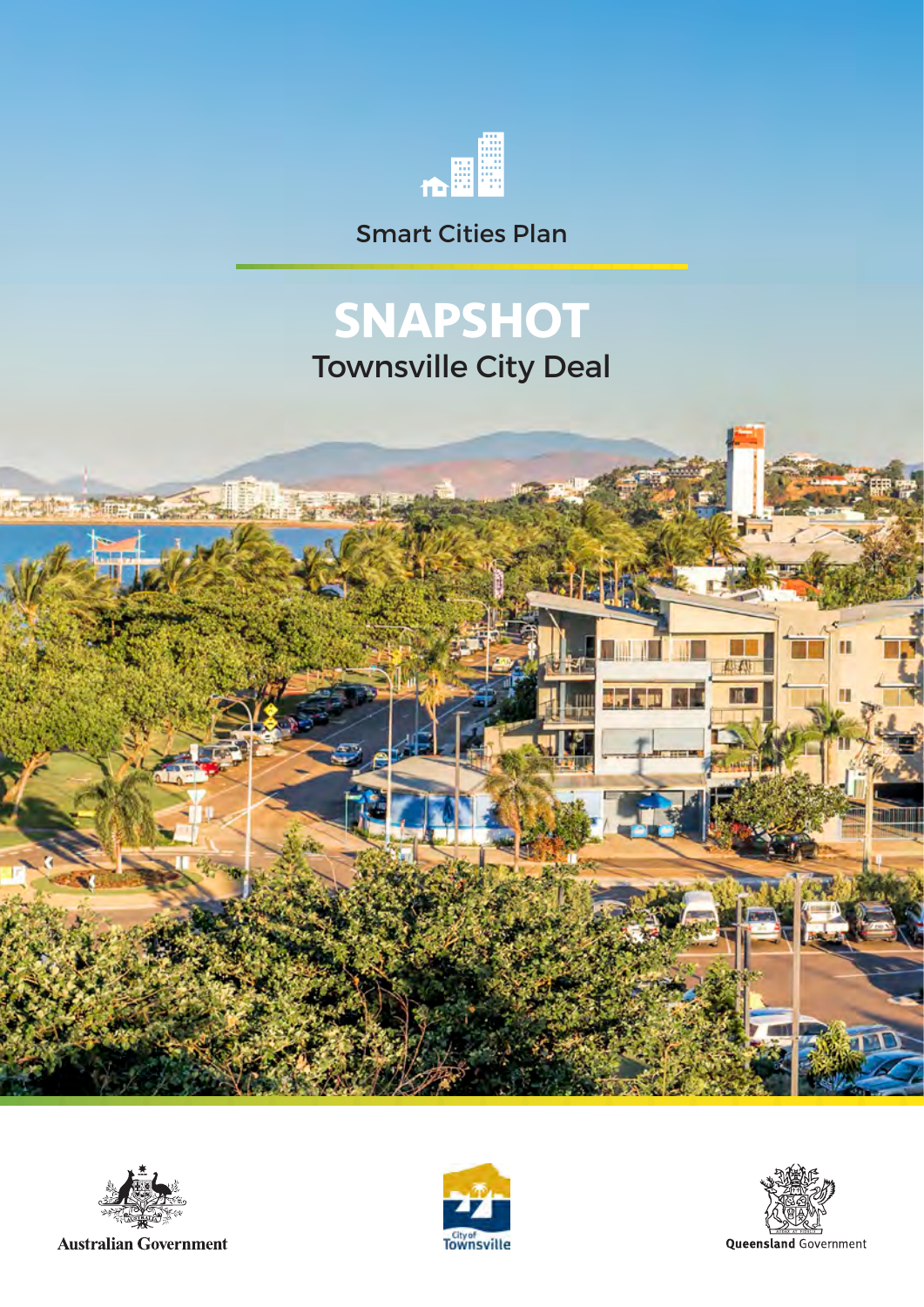

### **TOWNSVILLE** City Deal

The Townsville City Deal will improve the lives of Townsville residents through job creation, economic growth, investment in local infrastructure, a revitalised urban centre, and a more vibrant and liveable city.

The City Deal is a 15 year commitment between the Commonwealth Government, Queensland Government and the Townsville City Council to work together to plan and deliver transformative outcomes for Townsville and its residents.

The Townsville City Deal will help grow the economy of Townsville by supporting the city to be, by 2030:

- The economic gateway to Asia and Northern Australia.
- A prosperous and lifestyle rich city for its community and visitors.
- A global leader in tropical and marine research and innovation.

#### The Townsville City Deal will achieve this through the delivery of six key initiatives:



Capital of North Queensland Build on the unique advantages of the city and continue growing Townsville as a place where people want to live and work.



#### Innovative and Connected City Attract new employment and diversify Townsville's economy by

building on natural advantages, embracing digital solutions, using the sharing economy and developing an appropriately skilled workforce.



#### Port City

Continue to grow the Port of Townsville as a key import and export gateway to service freight demand across northern Queensland.



#### Industry Powerhouse for the North Establish Townsville as the preferred location in north Queensland for industrial development of regional, state and national significance.



### Defence Hub

Improve visibility for local businesses about defence industry investment in Townsville to encourage involvement.



#### Enabling Infrastructure Successfully accommodate growth now and into the future with a reliable and secure energy and water supply.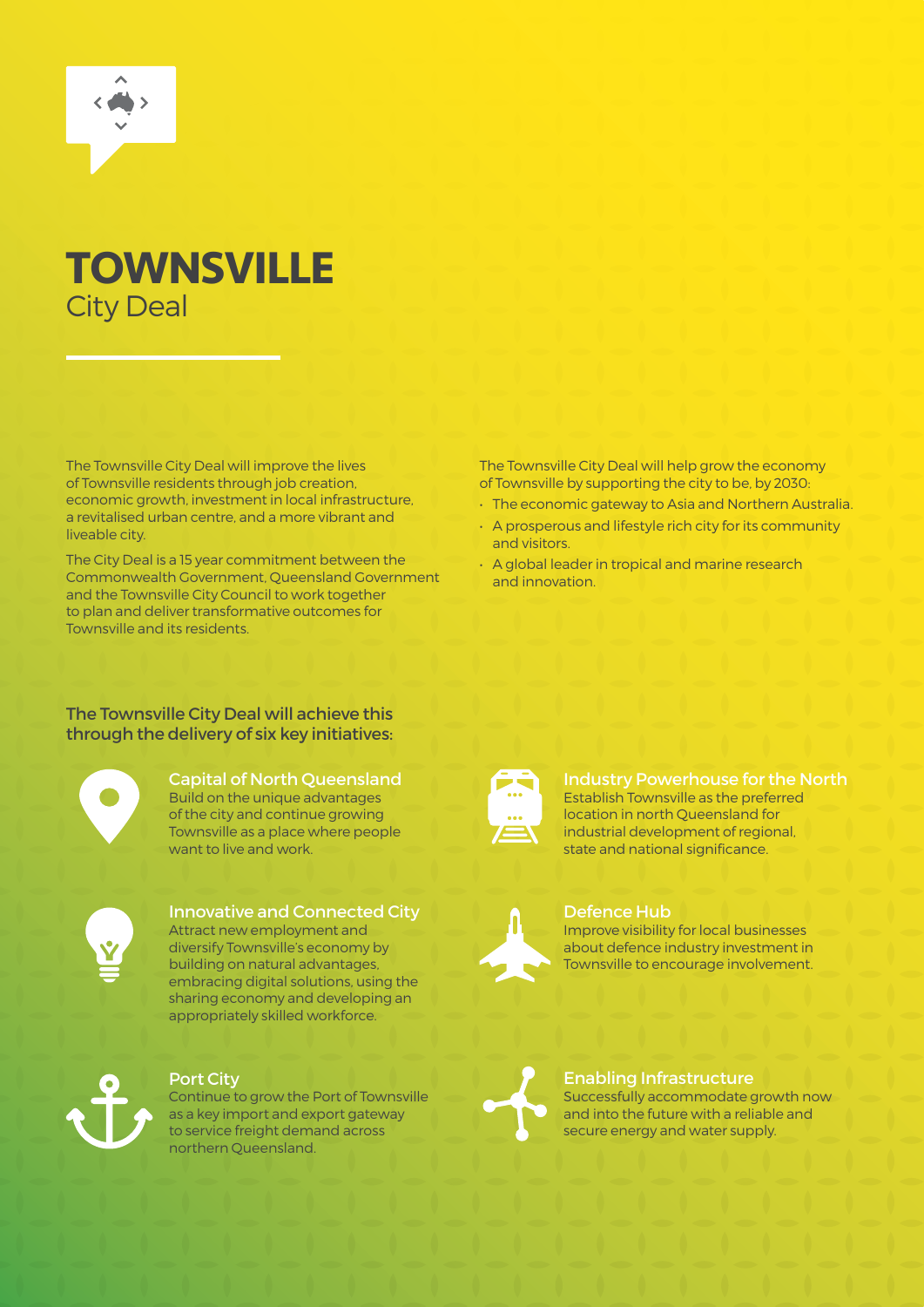



## **KEY** commitments

The commitments in the City Deal will make Townsville more attractive to investors, increase jobs and economic growth, and revitalise the city. Commitments include:

- Develop the North Queensland Stadium in time for the 2020 NRL Season.
- Establish a Townsville Development Corporation to deliver urban renewal and drive further investment across the city.
- Refine a business case and identify funding and financing options for a new Entertainment Centre.
- Enhance Townsville as a major port city working with the Port of Townsville to build trade and export growth.
- Deliver the business case for the Townsville Eastern Access Rail Corridor and identify innovative funding and financing opportunities and wider economic benefits related to acceleration of the State Development Area (SDA) and expansion of the port.
- Establish the Townsville Industrial Development Board (TIDB) to lead investment attraction, market engagement and coordinate case management for potential investors including working to secure priority industrial sites to attract freight and port-related businesses and services to Townsville's industrial areas, including the SDA. Further consideration will be given to the final role and function of the TIDB, including its role in the negotiated acquisition of land together with other measures to unlock priority industrial sites during City Deal implementation.
- Establish a water taskforce to work to improve Townsville's water security, supply and water usage.
- Develop and implement a program of energy efficiency measures across Townsville.
- Strengthen Defence Industry consultation to provide greater visibility of defence planning for local business and residents.
- Maximise the use of digital connectivity to improve service delivery through a Smart City Strategy.
- Investigate transport initiatives that respond to residents' needs and enhance Townsville's liveability and access to jobs and services.
- Develop co-located health and knowledge employment hubs with residential accommodation and public transport connections at key locations across the city.
- Enhance Townsville's global reputation as a world-class destination for education, edu-tourism, training and research.
- Establish an early funding round through the Cooperative Research Centre for developing Northern Australia in Townsville, create a northern cities and regions work-stream and work with local stakeholders to select a location for its headquarters.
- Investigate the upgrade to the Woodstock-Giru Road /Flinders Highway intersection to enable development of and access to the Woodstock industrial and export estate.

For more detail and further commitments, please refer to the Townsville City Deal at cities.dpmc.gov.au